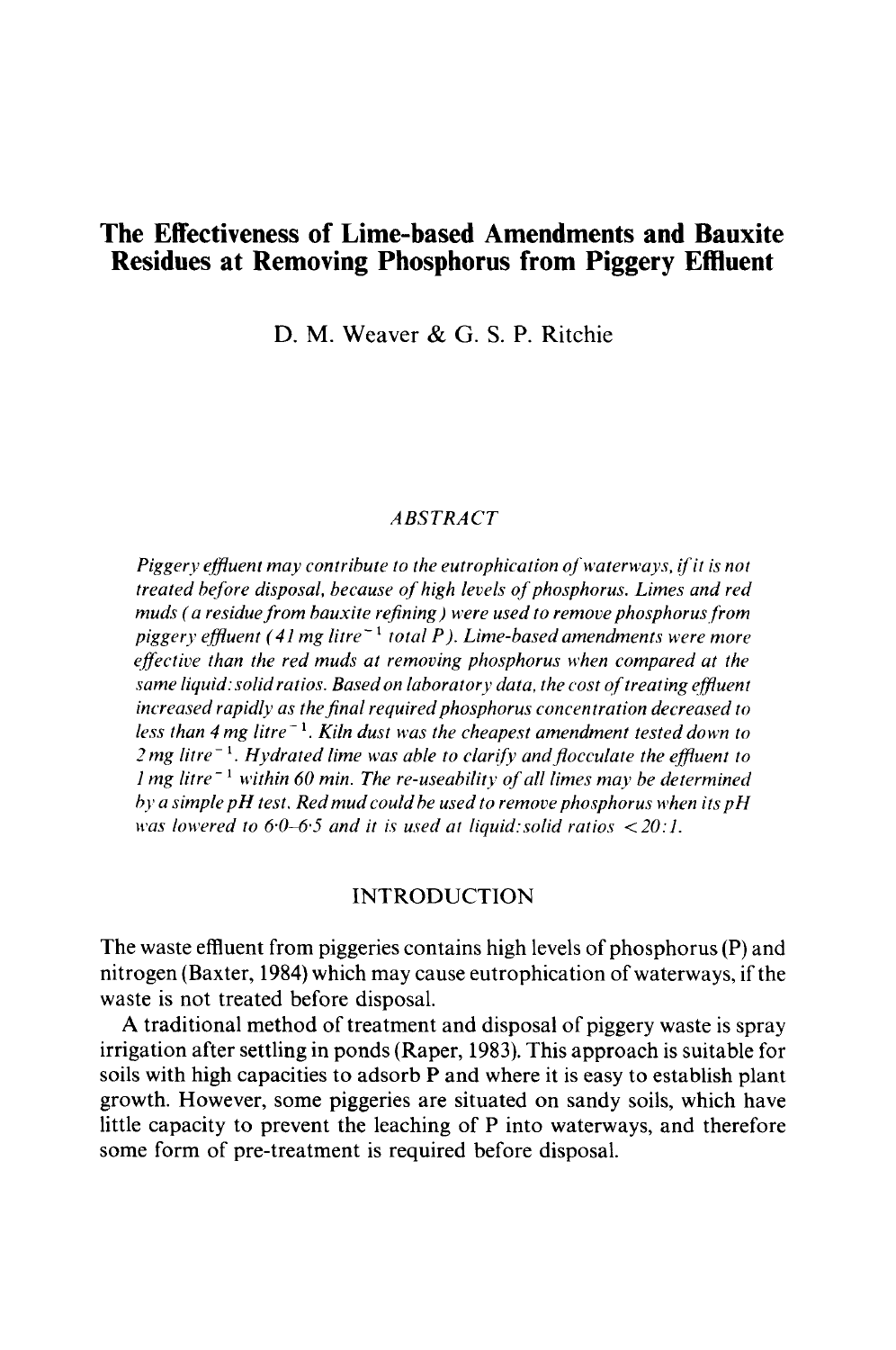amendments to reduce the P content of ponded pig effluent to  $<$  1 mg litre<sup>-1</sup>. The aim of this work was to compare the ability of several different The amendments investigated were either lime based or manufactured from red mud (a residue from bauxite refining). Both lime (Kox, 1981) and red mud (Shiao & Akashi, 1977) have been shown to be capable of removing P from other types of waste product or P solutions.

# MATERIALS AND METHODS

 Piggery effluent was collected from the outflow of the last of three settling Plain in South Western Australia. The effluent was divided into 1 litre  $20.3 \text{ mg}$  litre<sup>-1</sup> dissolved inorganic P, and  $0.03\%$  suspended solids ponds of an intensive piggery situated on sandy soils of the Swan Coastal portions and frozen. It was thawed overnight as required. Because of the presence of solids in the effluent, it was always mixed by a magnetic stirrer when it was dispensed. The effluent contained  $41 \text{ mg}$  litre<sup> $-1$ </sup> total P, and (American Public Health Association, 1971). Hydrated lime, quicklime and kiln dust were obtained from Hydrated Lime Pty Ltd, Malaga, W.A. (Table 1). Quicklime ground to  $\langle 180 \mu m \rangle$  was also used in the experiments.

|                        | Hydrated lime   | <i><b>Ouicklime</b></i>  | Kiln dust      |
|------------------------|-----------------|--------------------------|----------------|
| CaO                    | 69.0            | 82.5                     | $20.0 - 40.0$  |
| Available lime         | 64.0            | 75.5                     | $25.0 - 30.0$  |
| MgO                    | $4 - 0$         | $5-4$                    | $0.8 - 4.0$    |
| %<br>CaCO <sub>3</sub> |                 |                          | $4.0 - 71.0$   |
| MgCO <sub>3</sub>      |                 |                          | $5.0 - 11.0$   |
| LOI                    | $22 - 0$        | $1-2$                    |                |
| Particle size          | $<$ 150 $\mu$ m | $< 600 \,\mathrm{\mu m}$ | $<$ 45 $\mu$ m |

TABLE 1 Chemical and Physical Properties of the Lime-based Amendments

 muds included were raw mud treated with 5% gypsum, or treated with 7% industry. The red mud was dried at 70°C and then passed through a 2 mm Red mud was obtained from Alcoa of Australia, Kwinana, W.A., from stockpiles. Raw red mud was collected from a nearby holding pond. The ferrous sulphate (copperas), a by-product of the titanium extraction sieve. Typical Kwinana red mud contains  $20\%$  Al<sub>2</sub>O<sub>3</sub>,  $27\%$  SiO<sub>2</sub>,  $31\%$  $Fe<sub>2</sub>O<sub>3</sub>$ , 4·5% CaO, 3% TiO<sub>2</sub>, 7 ppm ( $\mu$ g g<sup>-1</sup>) bicarbonate extractable P and has a loss on ignition of 11·5% (Robson, 1982).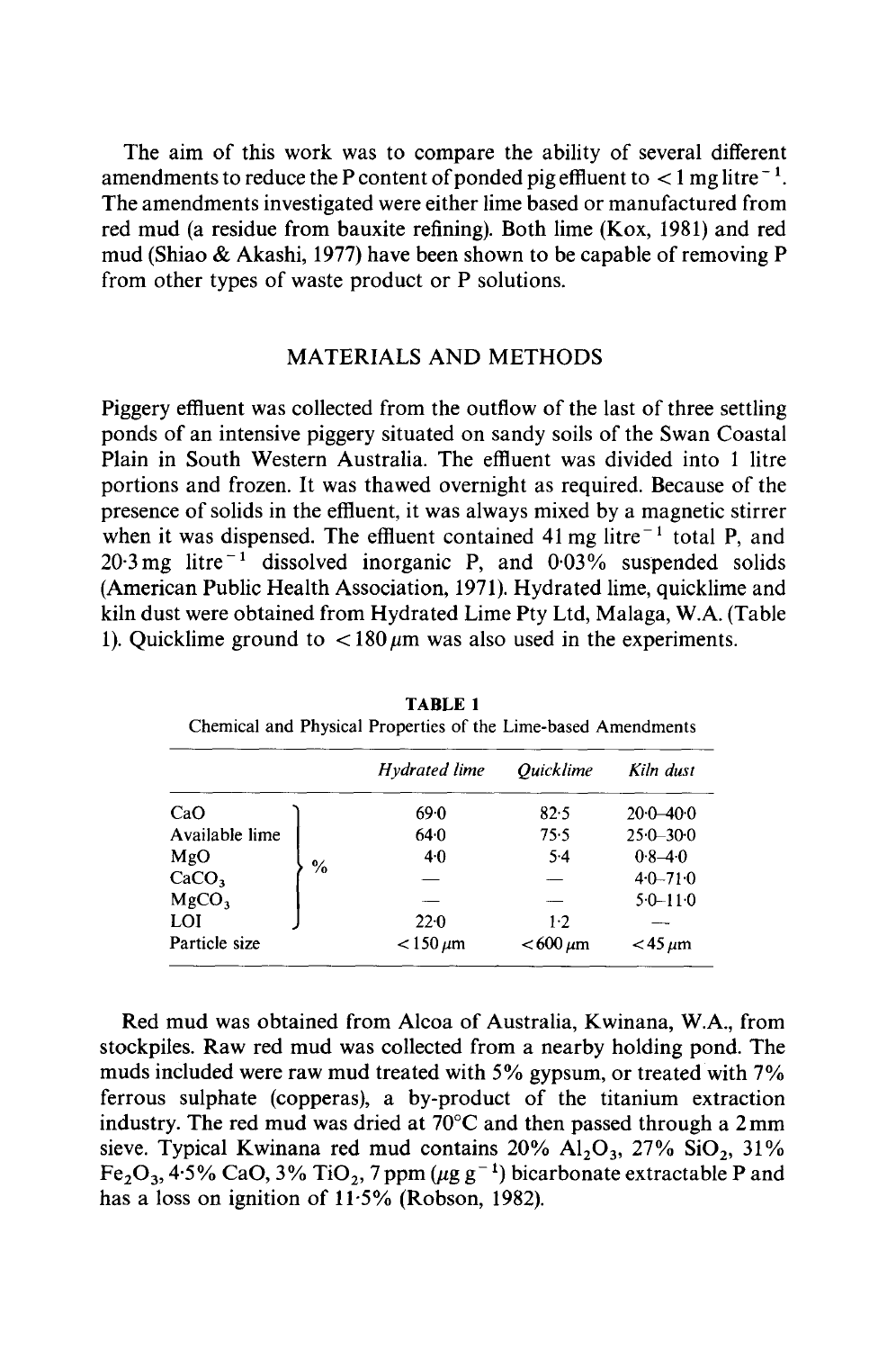# **Experimental procedures**

 effluent by mixing them with effluent at the liquid:solid ratios shown in centrifuged. The supernatant was removed and filtered (0.45  $\mu$ m) for analysis and fresh effluent was added to the resultant sludge. This was repeated sequential aliquots of fresh effluent showed that the P concentration did not reach  $\lt 1$  mg litre<sup>-1</sup>, then an aliquot of effluent was re-treated sequentially  $(0.45 \,\mu\text{m})$  and retained for analysis while the remainder was added to fresh Each amendment was tested for its ability to remove P from the piggery Table 2. The amendments were tested for their capacity to remove P by reusing each amendment to treat five sequential aliquots of fresh effluent. Fresh effluent and fresh amendment were shaken, end over end, for 30 min, then a further four times. If the results of re-using the amendment to treat five with five portions of fresh amendment. This was done by shaking fresh amendment with fresh effluent, end over end, for 30 min, then centrifuging. The supernatant (treated effluent) was removed, an aliquot was filtered amendment at the correct ratio (Table 2) for re-treatment. This was repeated a further four times.

Lime was tested for its ability to flocculate, settle and remove P from

| Amendment         | <i>Experiment</i>          |                     |                                    |
|-------------------|----------------------------|---------------------|------------------------------------|
|                   | Re-use<br>amendment        | Re-treat            | Effect of<br>effluent contact time |
| Hydrated lime     | 5:1, 50:1,<br>100:1, 200:1 |                     |                                    |
| Quicklime         | 5:1, 50:1                  |                     |                                    |
| (ground/unground) | $100:1$ , $200:1$          |                     |                                    |
| Kiln dust         | 5:1, 10:1, 25:1,           |                     |                                    |
|                   | 50:1                       |                     |                                    |
| Raw red mud       | 5:1                        | 5:1                 | 5:1                                |
| Gypsum-treated    | 5:1                        | 5:1                 | 5:1                                |
| red mud           |                            |                     | 10:1                               |
|                   |                            |                     | 20:1                               |
| Copperas-treated  | 5:1                        | 5:1                 | 5:1                                |
| red mud           |                            |                     | 10:1                               |
|                   |                            |                     | 20:1                               |
| Number of steps   | $\varsigma$                | 5                   |                                    |
| Time of contact   | $30 \,\mathrm{min}$        | $30 \,\mathrm{min}$ | $15 \text{ min}$ to<br>29 h        |

 Liquid :solid Ratios (litre:kg), Contact Times and Number of Sequential TABLE 2 Steps used in the Experiments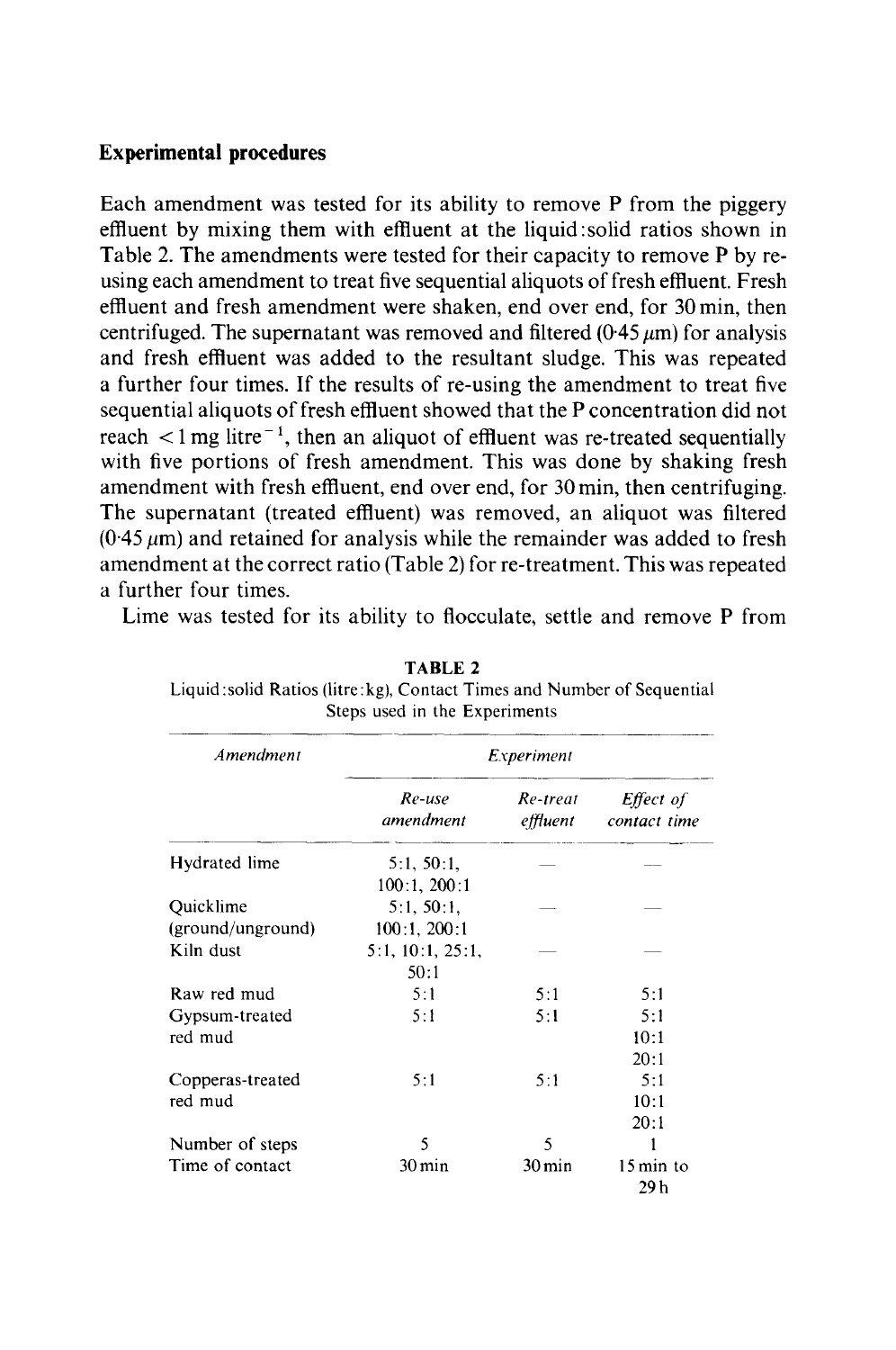effluent. Effluent was placed in a 50-ml measuring cylinder (height, 153 mm; diameter, 20·4 mm) and hydrated lime was added as a 20% dry weight slurry (Payne, 1986) at liquid:solid ratios of 50:1, 100:1 and 200:1. The cylinder was inverted three times and the 'floc' volume measured at certain times up to 2 h. The filtered supernatant (0.45  $\mu$ m) was analysed for P and pH.

Red mud was also tested to see what effect contact times had on P removal, at different effluent:mud ratios (Table 2). Red mud and effluent were shaken, end over end, after which they were centrifuged, pH was measured and the filtered supernatant  $(0.45 \mu m)$  was analysed for P.

 refluxing with 5·8% HCI (dry mud basis). The raw red mud was refluxed effluent at a ratio of 20:1 for various times from 15 min to 29 h. This method was compared with adding an equivalent amount ofHCI in a I-ml aliquot to a raw red mud ( $\langle 180 \mu m \rangle$  effluent/slurry and shaking for the same times at Raw red mud was tested for its ability to remove P from effluent after (Shiao & Akashi, 1977), washed, dried, ground  $\left($  < 180  $\mu$ m) and shaken with the same ratio. A I-ml aliquot of deionised water was added to the refluxed system to make the ratios identical. After each time the samples were centrifuged, pH measured and the filtered supernatant  $(0.45 \mu m)$  was analysed for P.

Raw red mud ( $\lt 180 \mu m$ ) was tested for its ability to remove P from effluent in the presence of  $0-8.9\%$  HCl (dry mud basis). Samples were shaken end over end for 3 h, at a ratio of 20:1, then centrifuged, pH measured and the filtered supernatant (0.45  $\mu$ m) was analysed for P.

# Analyses

 analysed for dissolved inorganic P and total P. Total P was determined after All P concentrations were determined colorimetrically using the molybdenum blue method of John (1970). All filtered solutions (0.45  $\mu$ m) were digestion with perchloric acid. Total P and dissolved inorganic P concentrations in the filtered solutions were not significantly different  $(p < 0.05)$ . pH was measured with a Corning 120 pH meter, using a combination electrode. All experiments had three replicates.

#### RESULTS

#### **Lime amendments**

The volume of effluent that could be treated to reduce its P concentration to  $<$  1 mg litre<sup>-1</sup> depended on the type of lime used (Fig. 1(a)). One kilogram of hydrated lime, or ground quicklime, was capable of reducing the P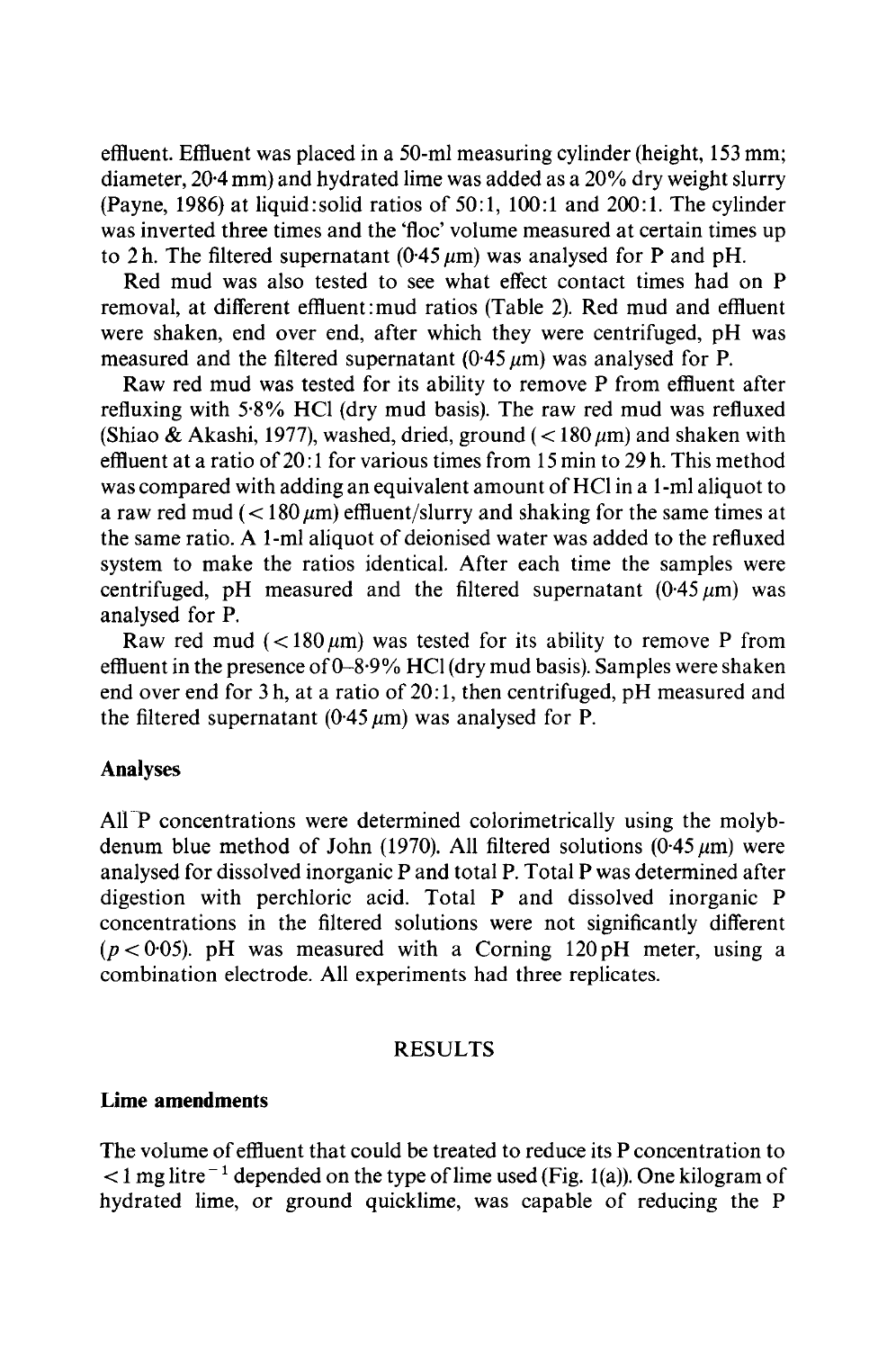

Fig. 1. The phosphorus concentration in mg litre<sup> $-1$ </sup> (a) and pH (b) of effluent treated with kiln dust ( $\blacksquare$ ), hydrated lime  $\spadesuit$ ), quicklime  $\spadesuit$ ) and ground quicklime  $\spadesuit$ ) as a function of the cumulative volume (litres) of effluent added to each amendment.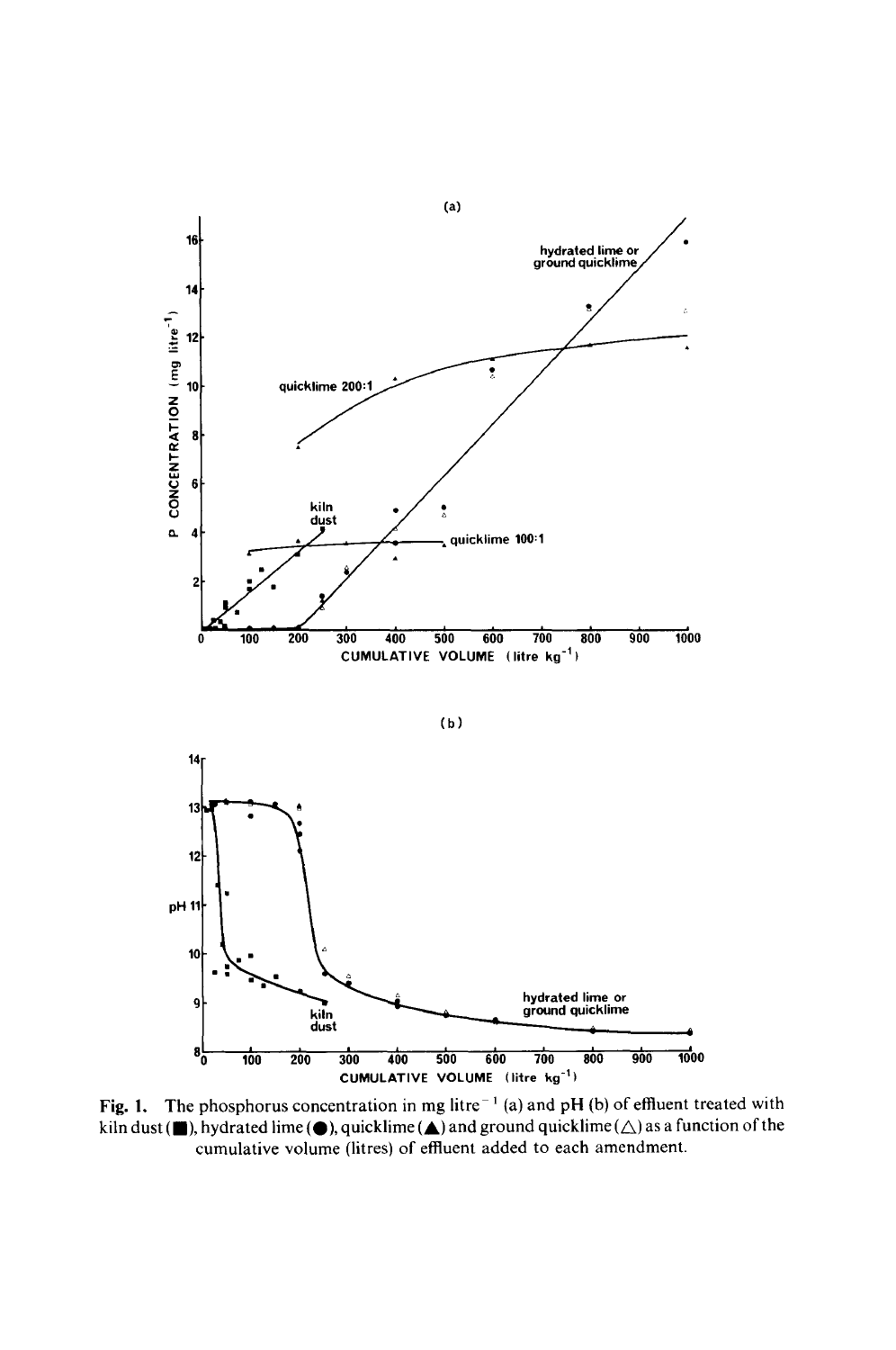concentration of 200 litres of effluent to  $\lt 1$  mg litre<sup>-1</sup>, whereas an equal effluent to  $\langle 1 \rangle$  = 1 mg litre<sup>-1</sup>. It did not matter if the effluent was added to the amendment as one volume or several smaller volumes, except for unground quicklime. The pH of the treated effluent depended on the volume of effluent with a change in the colour of the solution, from clear and colourless, to clear amount of kiln dust could only lower the P concentration of 50 litres of that had been in contact with the different lime amendments (Fig. 1(b)). The marked drop in pH (3'5 pH units) represents the neutralisation of the buffering ability of the lime and coincided with a rapid increase in P concentration. The change in pH and P concentration was also associated but light brown. Figure 2 shows that there was a consistent logarithmic relationship between P concentration in the treated effluent and pH, and it was independent of the source of lime.

concentrations were  $\lt 1$  mg litre<sup>-1</sup>. Irrespective of the ratio used,  $> 85\%$  of settling had occurred after 60 min (Fig. 3). pH values of the remaining supernatant were  $12.5 - 13.0$  and P



**Fig. 2.** The relationship between phosphorus concentration (mg litre<sup> $-1$ </sup>) and pH of effluent after treatment with kiln dust  $(\blacksquare)$ , hydrated lime  $(\spadesuit)$ , quicklime  $(\spadesuit)$  and ground quicklime  $(\triangle)$ .

#### Red **mud** amendments

None of the red muds lowered the P concentration of the effluent to  $\langle 1 \rangle$  mg litre<sup> $-1$ </sup> at ratios  $> 5:1$  and contact times of  $< 30$  min. When the effluent was treated muds decreased the effluent P concentration to  $\lt 1$  mg litre<sup>-1</sup> after the second addition of fresh red mud (Fig. 4(a)). Raw red mud released P into sequentially re-treated with fresh red mud, the gypsum- and copperas-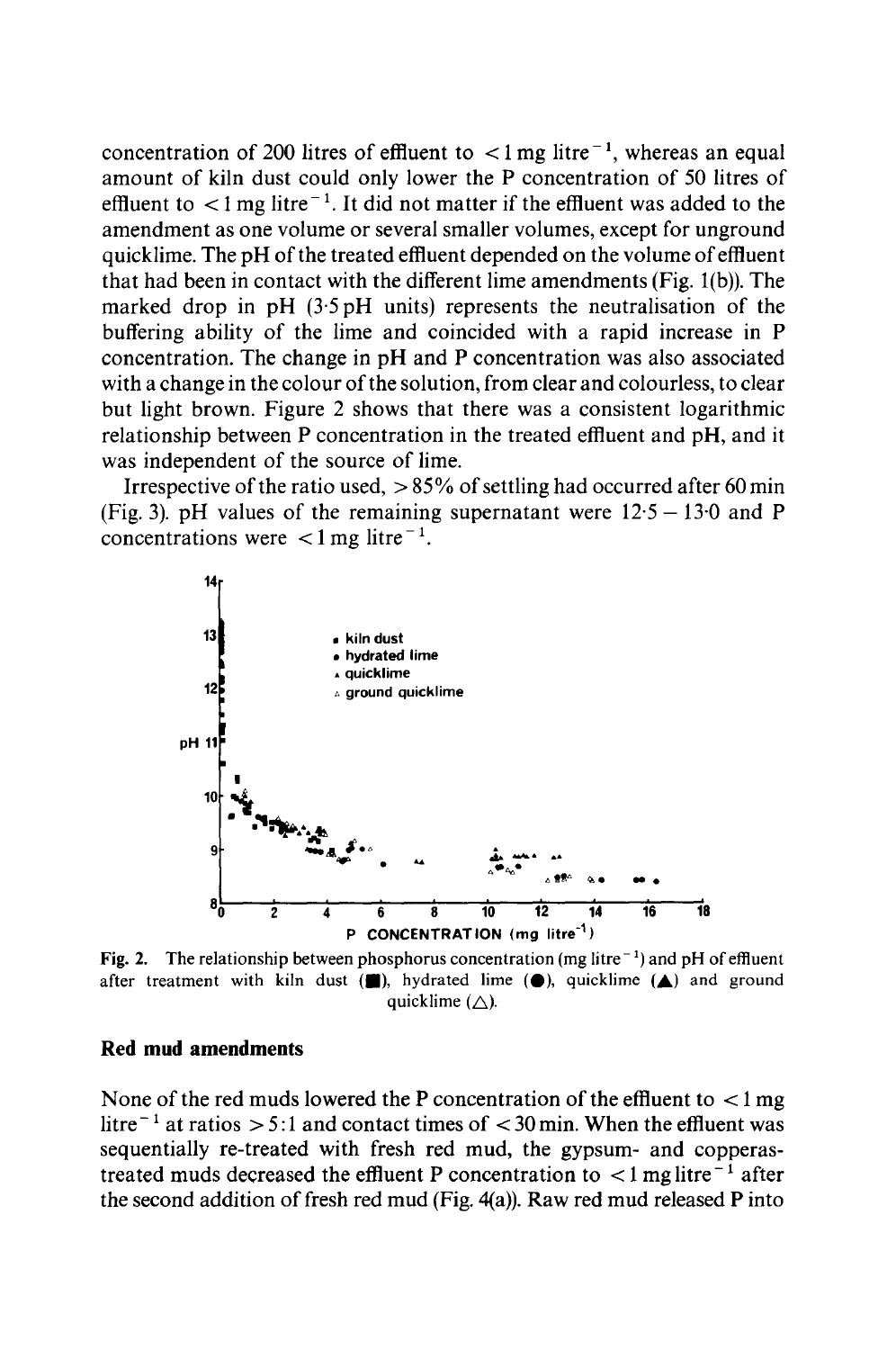

Fig. 3. The settling behaviour of effluent after treatment with hydrated lime at ratios of 50:1 ( $\Box$ ), 100:1 ( $\Diamond$ ) and 200:1 ( $\triangle$ ).



Fig. 4. The phosphorus concentration in mg litre<sup> $-1$ </sup> (a) and pH (b) of effluent after successive re-treatment with raw red mud,  $RM(\triangle)$ , gypsum-treated red mud,  $RMG(\blacksquare)$  and copperas-treated red mud, RMC  $(①)$ .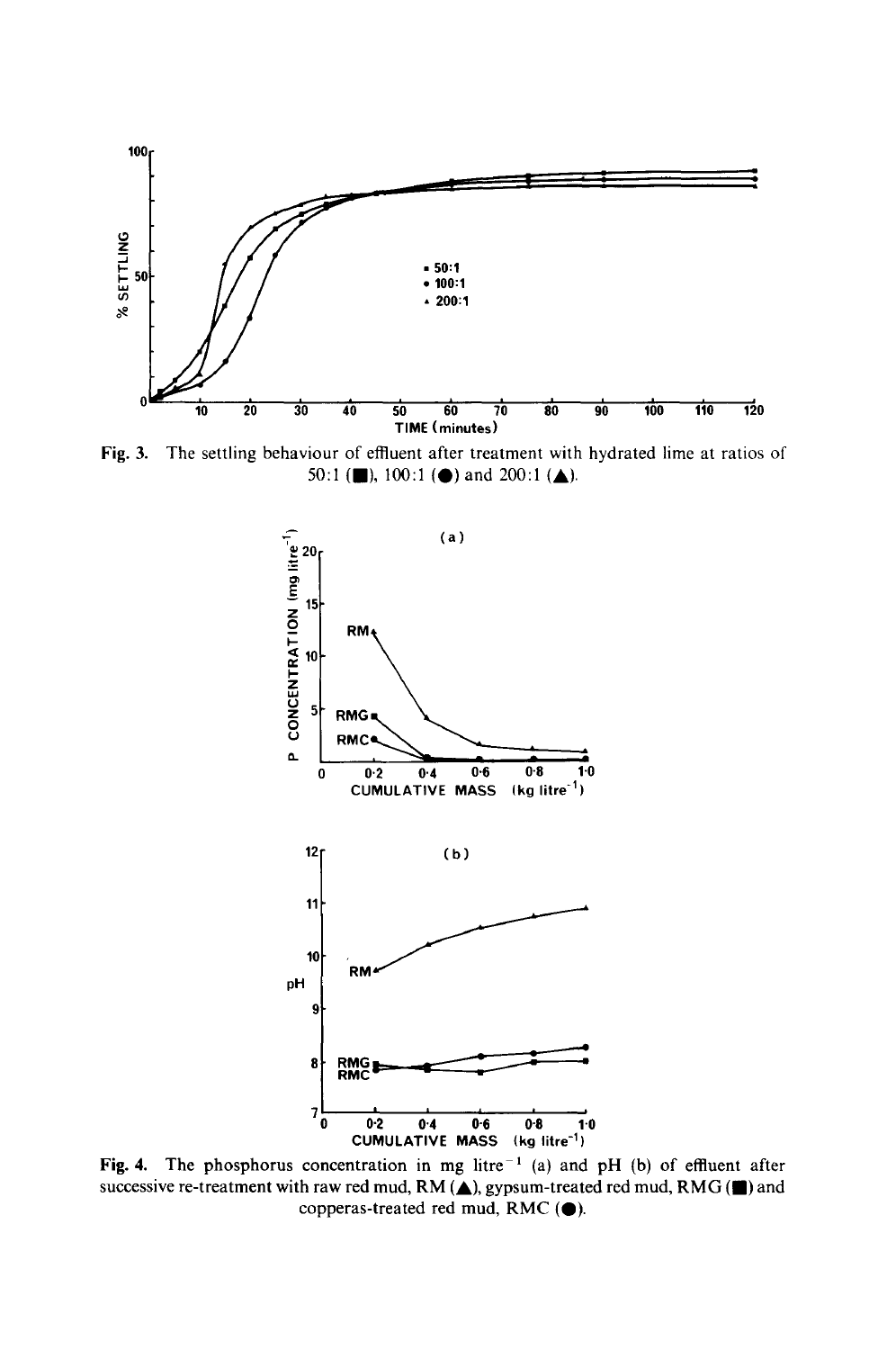(Fig.4(a)). The pH of the effluent approached that of the red mud after solution (data not shown) and the P concentration of the treated effluent approached 1 mg litre<sup> $-1$ </sup> after five successive additions of fresh raw red mud sequential treatment with fresh amendment (Fig. 4(b)).

 The P concentration of the effluent decreased as the contact time with the red mud amendments increased (Fig. 5(a), 5(b)). At each ratio tested, remained constant with time for all the red mud amendments (data not copperas-treated mud was the most effective at removing P. The pH shown).

with HCl at a rate equivalent to  $5.8\%$  (Fig. 6(a)). The effectiveness of the Raw red mud, refluxed with 5·8% (dry mud basis) hydrochloric acid, was not as effective at removing P from the effluent as the raw red mud mixed acid-refluxed mud improved with time (Fig. 6(a)), but it never decreased P



Fig. 5. The effect of contact time  $(h)$  and liquid : solid ratio on the phosphorus concentration (mg litre<sup> $-1$ </sup>) of effluent treated with (a) raw red mud, RM ( $\triangle$ ) and copperas-treated red mud, RMC ( $\bullet$ ) and (b) gypsum-treated red mud, RMG ( $\blacksquare$ ).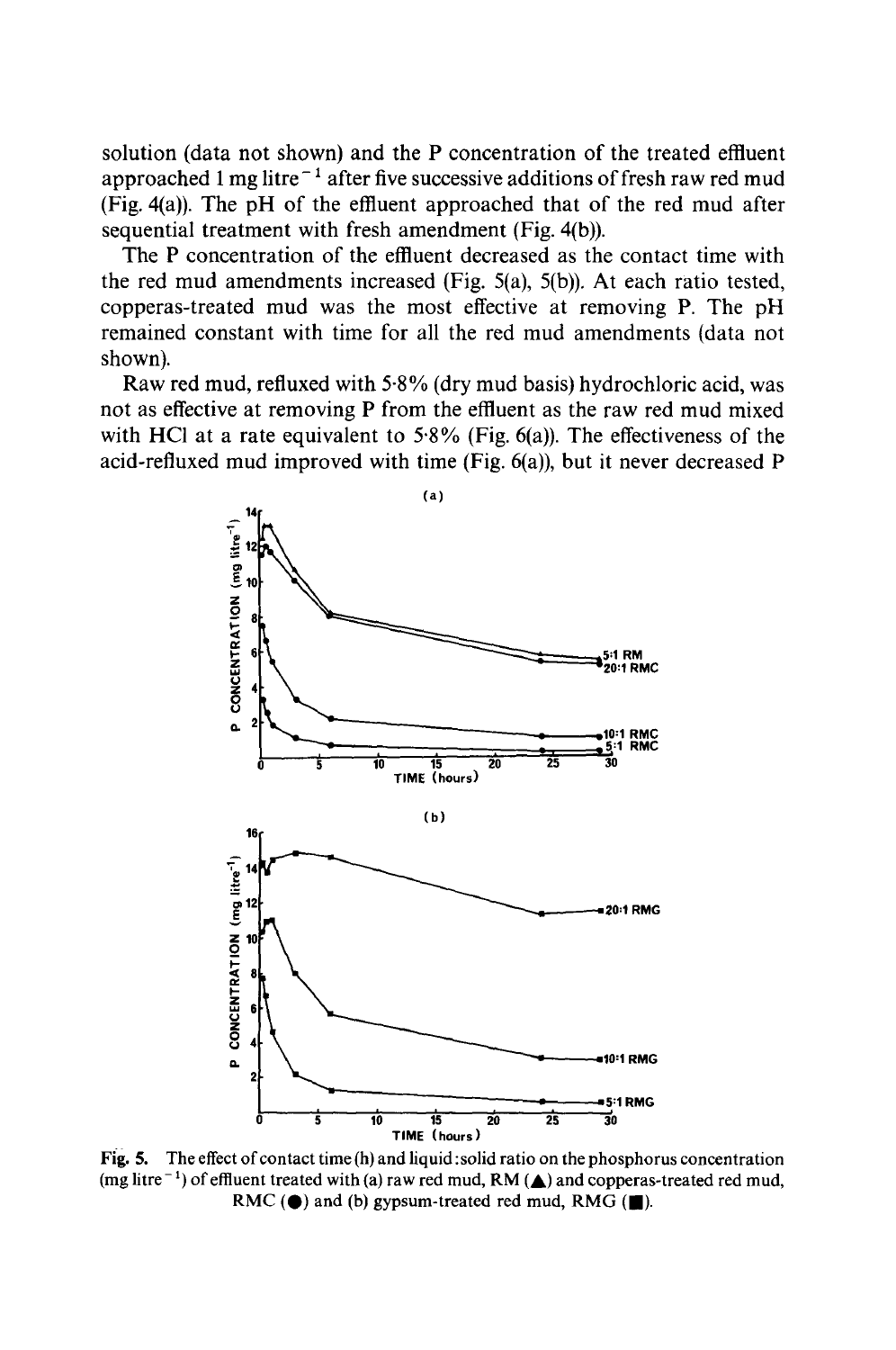

mg litre<sup>-1</sup> (closed symbols) for refluxed red mud ( $\blacksquare$ ) and for a mud/effluent slurry with added HCl ( $\bigcirc$ O). (b) The effect of the level of hydrochloric acid addition (% dry weight basis) to a mud/effluent slurry on pH (open symbols) and phosphorus concentration in mg litre  $^{-1}$  (closed symbols). Fig. 6. (a) The effect of contact time on  $pH$  (open symbols) and phosphorus concentration in

concentrations to  $\lt 1$  mg litre<sup> $-1$ </sup>. In contrast, the effluent/mud slurry mixed with acid decreased the P concentration of the effluent to  $\lt 1$  mg litre<sup>-1</sup>  effluent after treatment with the two acidified red muds. Neither pH varied slurry was varied between  $0\%$  and  $8.9\%$  (Fig. 6(b)). within 15 min of contact. There was also a marked difference in pH of the much with time, however (Fig.  $6(a)$ ). The concentration of P in solution and the pH decreased when the amount of acid mixed with the effluent/mud

# **Economic considerations**

The cost, in Australian Dollars (\$) per thousand litres ofeffluent, to reduce P concentration was estimated for a piggery with an annual volume ofeffluent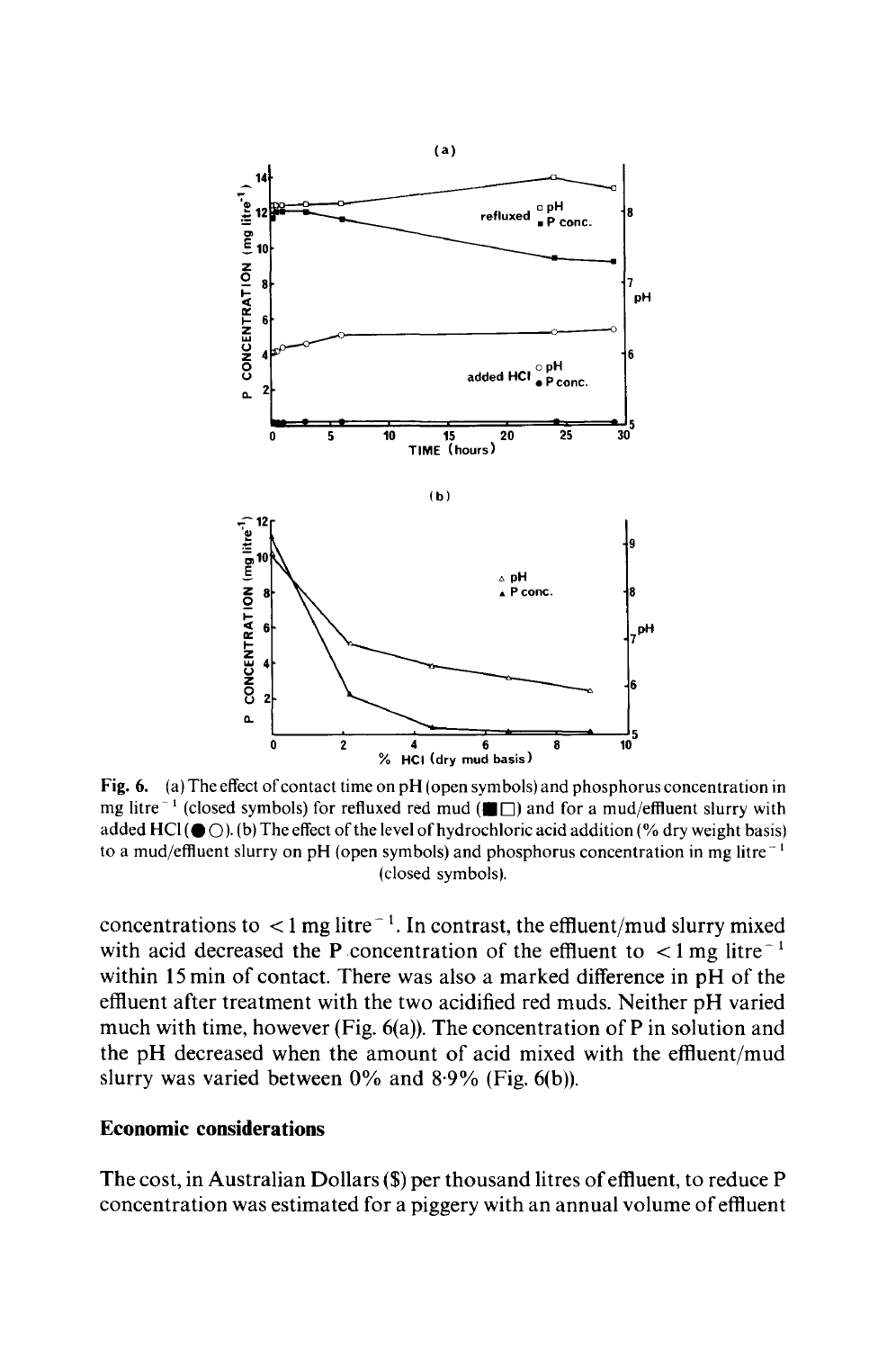

Fig. 7. Predicted phosphorus concentration (mg litre  $^{-1}$ ) of effluent (laboratory-based data) for a given cost in Australian Dollars (\$) per thousand litres of effluent after treatment with A: raw red mud, (RM) plus 5% HCI; B: Gypsum-treated red mud, RMG (24 h contact time); C: copperas-treated red mud, RMC (3 h contact time); D: copperas-treated red mud, RMC (6 h contact time); E: copperas-treated red mud, RMC (24 h contact time); F: hydrated lime; G: ground quicklime; H: kiln dust.

of  $4.07 \times 10^8$  litre (Fig. 7). It was assumed that the total P concentration of the effluent would be 40 mg litre<sup> $-1$ </sup> after passing through the third settling pond. This represents 16·3 tonnes of P per year (R. B. Humphries, pers. comm.). The amendment costs, based on October 1986 prices, including transport in dollars per tonne of amendment, were: hydrated lime (140), quicklime (90), kiln dust (37), red muds (8) and red mud plus 5% HCI (82). Transport costs for lime vary depending on the type of lime and how it is transported. The cost of grinding quicklime and the transport costs for HCI have not been included. The running costs of a treatment plant have not been considered.

 though red mud is cheaper than lime (per tonne), much larger quantities are required to achieve the same effluent concentration. It must be emphasised For all the amendments, the cost per thousand litres of treating the effluent increased rapidly as the final, required P concentration decreased from 4 to  $0.5$  mg litre<sup>-1</sup> (Fig. 7). The cheapest amendments were kiln dust and ground quicklime, and the most expensive were the red muds. Even that Fig. 7 is based upon laboratory data and, as such, translation to the field is difficult.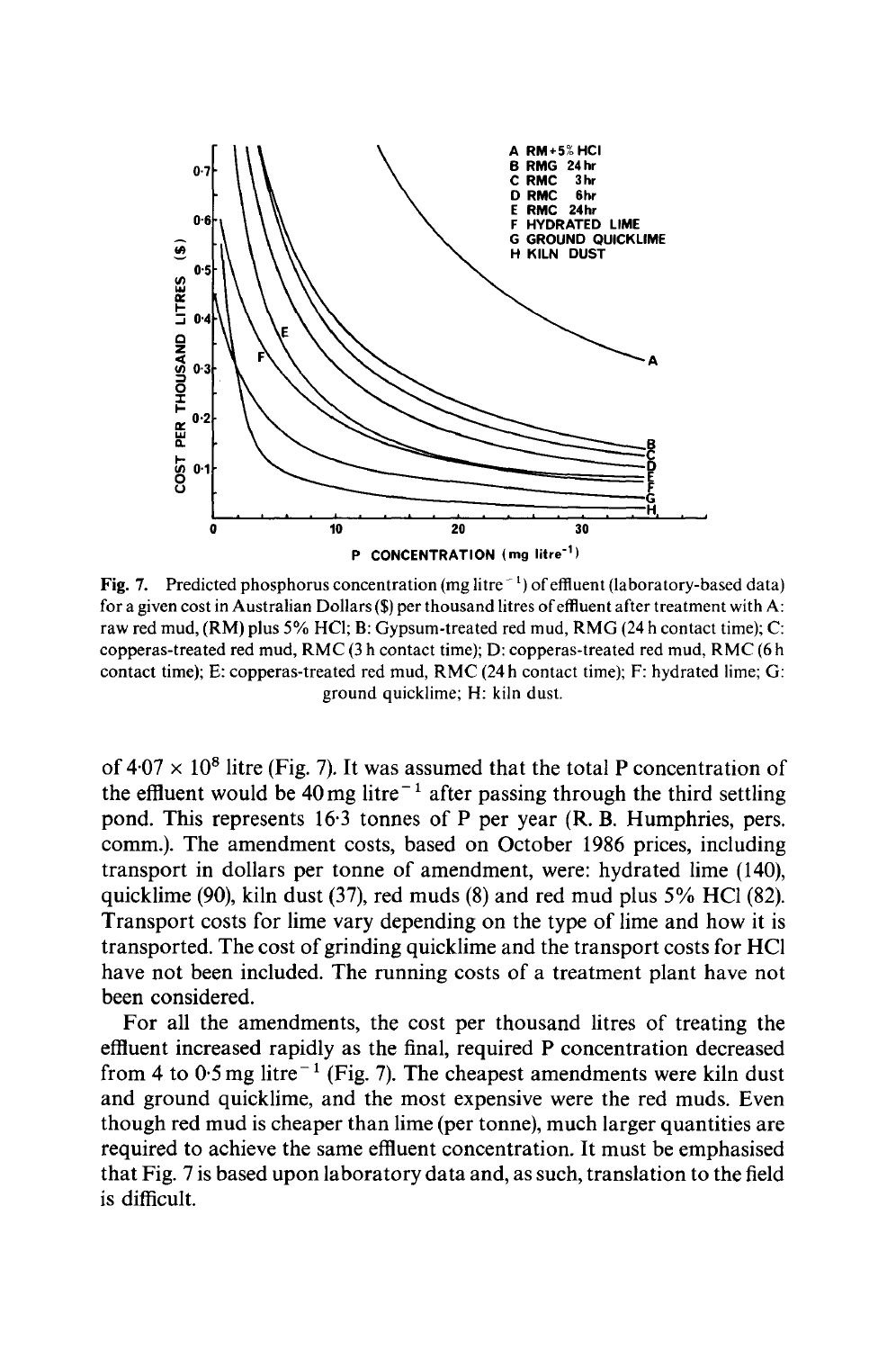## **DISCUSSION**

 the red muds because of the smaller quantities required to reduce the P concentration to  $\lt 1$  mg litre<sup>-1</sup>. Kiln dust was the cheapest amendment tested down to  $2 \text{ mg P}$  litre<sup> $-1$ </sup>. When the desired P concentration is  $\langle 2 \text{ mg} \rangle$ Lime-based amendments were more effective than red mud at removing P from piggery effluent when compared at the same liquid: solid ratios. Despite the much higher price of the limes, they were more cost effective than  $litre^{-1}$  ground quicklime is more cost effective; however, large initial costs for the handling of ground quicklime may be required.

 If the eutrophication of waterways is to be prevented, the criteria for high P removal and low residual phosphorus concentration. For example, at a liquid :solid ratio of 1000:1 (litre:kg), 40 kg of P was removed per tonne of P litre<sup> $-1$ </sup>. On the other hand, for the effluent concentration to be  $\lt 1$  mg Therefore, the removal rates achieved in our work may seem low in estimating the effectiveness of an amendment to remove P must include both hydrated lime, but the final solution concentration was approximately 16 mg P litre<sup> $-1$ </sup>, only 8 kg of P could be removed per tonne of hydrated lime. comparison with values reported for other types of waste (e.g. Kox, 1981; Loehr & Johanson, 1974), but this is because of our choice of criteria of effectiveness.

The relative effectiveness of the different limes depended on their CaO content (i.e. neutralisation capacity) and the surface area of particles  $> 180 \,\mu$ m. The action of lime on piggery effluent appeared to be twofold; partly to precipitate P, and partly to flocculate suspended solids and precipitate or adsorb soluble organic compounds.

A pH  $>$  10, after treatment with lime, assured a P concentration of  $<$  1 mg litre<sup> $-1$ </sup> in the effluent. Kox (1981) found a similar relationship for P removal from calf manure, whereas Loehr & Johanson (1974) found only a broad relationship between pH and desired phosphate removal from duck wastes.

were required to reduce P concentrations to  $\lt 1$  mg litre<sup> $-1$ </sup>. Two additions of gypsum-, or copperas-treated mud at a ratio of 5 :1 removed 0·1 kg P per tonne of mud and decreased the P concentration to  $\lt 1$  mg litre<sup>-1</sup>. The maximum removal of P  $(0.8 \text{ kg tonne}^{-1})$  occurred when sufficient hydrochloric acid was mixed with raw mud/effluent slurry to give a pH of 60–65. Barrow (1982) also showed that the adsorption capacity of red mud increased as its pH was decreased and found that 0·4 kg P per tonne were Raw red mud and mud treated with gypsum, or copperas, were not suitable for removing P from effluent, because very low liquid:solid ratios removed at pH 7. No information was available for  $pH < 6.5$ .

Acid-refluxed mud did not appear to be a suitable amendment for P removal from pig effluent under the conditions tested. Shiao & Akashi (1977)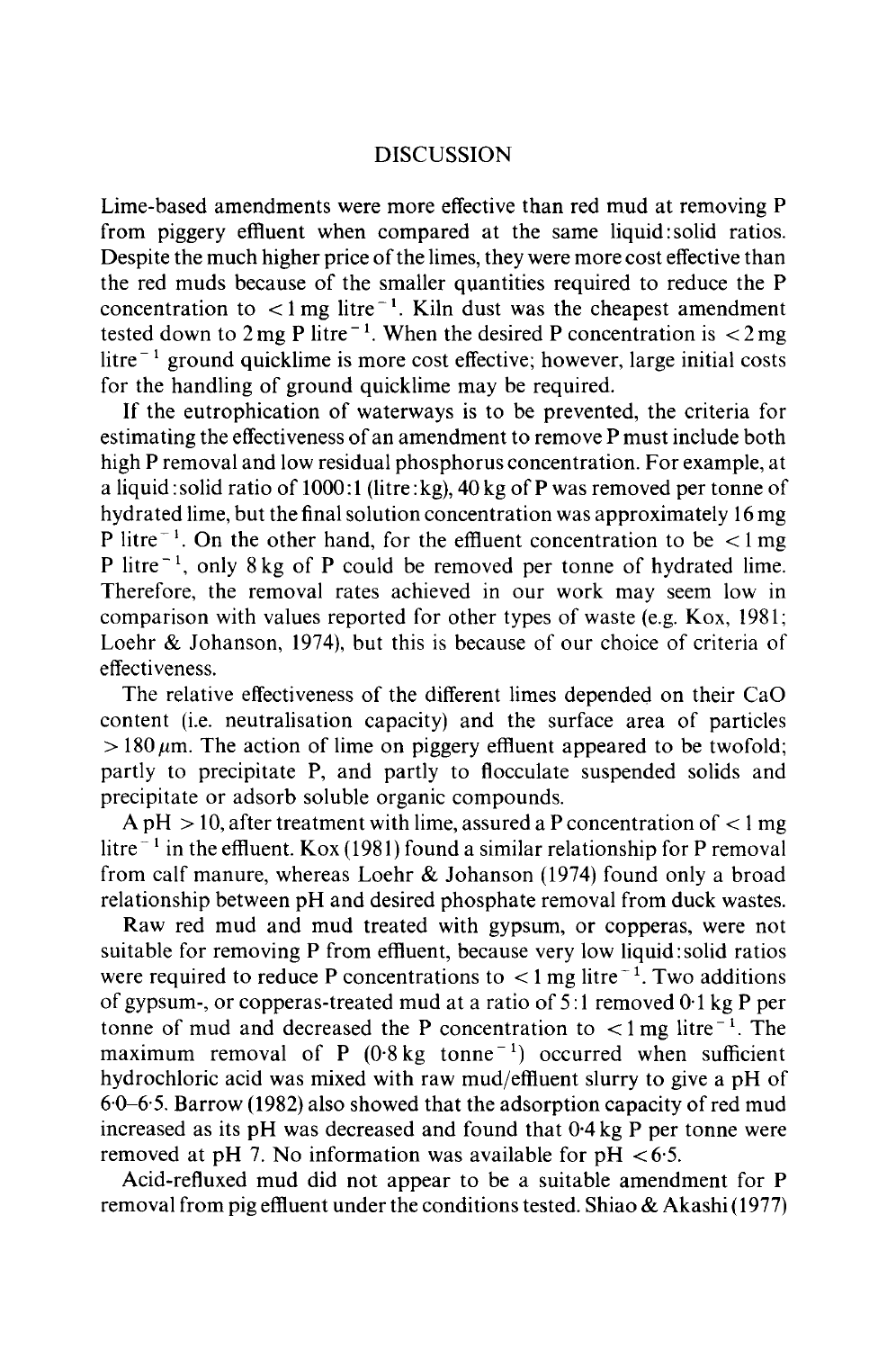basis) reduced the P concentration from 8.2 mg litre<sup>-1</sup> to 6.5 mg litre<sup>-1</sup> after 500:1, when the P concentration was reduced from 16.3 mg litre<sup>-1</sup> to 1.1 mg Akashi (1977) do not report the pH of their acid refluxed muds or of superstudied the adsorption of P from simple orthophosphate solutions by acidrefluxed red mud. Red mud refluxed with 5·8% (interpolated) HCl (dry mud 60 min contact, at a ratio of approximately 100:1. This is equivalent to the removal of 0·2 kg P per tonne of red mud, which is similar to our work and that of Barrow (1982). Much higher levels of P removal (7.2 kg P tonne<sup>-1</sup>) were found with red mud refluxed with 25% HCI (dry mud basis) at a ratio of litre $-1$  after 120 min contact time. It is not possible to make direct comparisons of removal rates other than at levels of HCI addition, since Shiao & natant solutions.

 from piggery effluent when its pH has been lowered to 6·0-6·5 and it is used In conclusion, lime appears suitable for P removal from piggery effluent, not only for its ability to remove P, but also because it can flocculate and clarify the effluent within 60 min. The re-useability of the lime may be determined by a simple pH test. Red mud is only suitable for P removal at a liquid: solid ratio  $\langle 20:1 \rangle$ .

## ACKNOWLEDGEMENTS

The authors wish to thank the Department of Conservation and the Environment, Perth, Western Australia, for funding this research and Peter Kiss for technical assistance.

#### REFERENCES

- American Public Health Association, (1971). *Standard methodsfor the examination of water and wastewater,* (13th edn), Am. Public Health Assoc., New York.
- Barrow, N. J. (1982). Possibility of using caustic residue from bauxite for improving  the chemical and physical properties of sandy soils. *Aust.* J. *Agric. Res., 33,*  275-85.
- Baxter, S. (1984). *Intensive pig production: Environmental management and design,*  Granada Publishing, London.
- John, M. K. (1970). Colorimetric determination of phosphorus in soil and plant materials with ascorbic acid. *Soil Sci.*, 109, 214-20.
- Kox, W. M. A. (1981). Phosphorus removal from calf manure under practical conditions. *Agric. Wastes,* 3, 7-19.
- Loehr, R. C. & Johanson, K. J. (1974). Phosphate removal from duck farm wastes. *J. Wat. Pollut. Control Fed.,* 46, 1692-714.
- Payne, R. W. (1986). A technique for the removal of particulate solids and phosphorus from piggery effluent. In *Proceedings of a symposium 'Water*